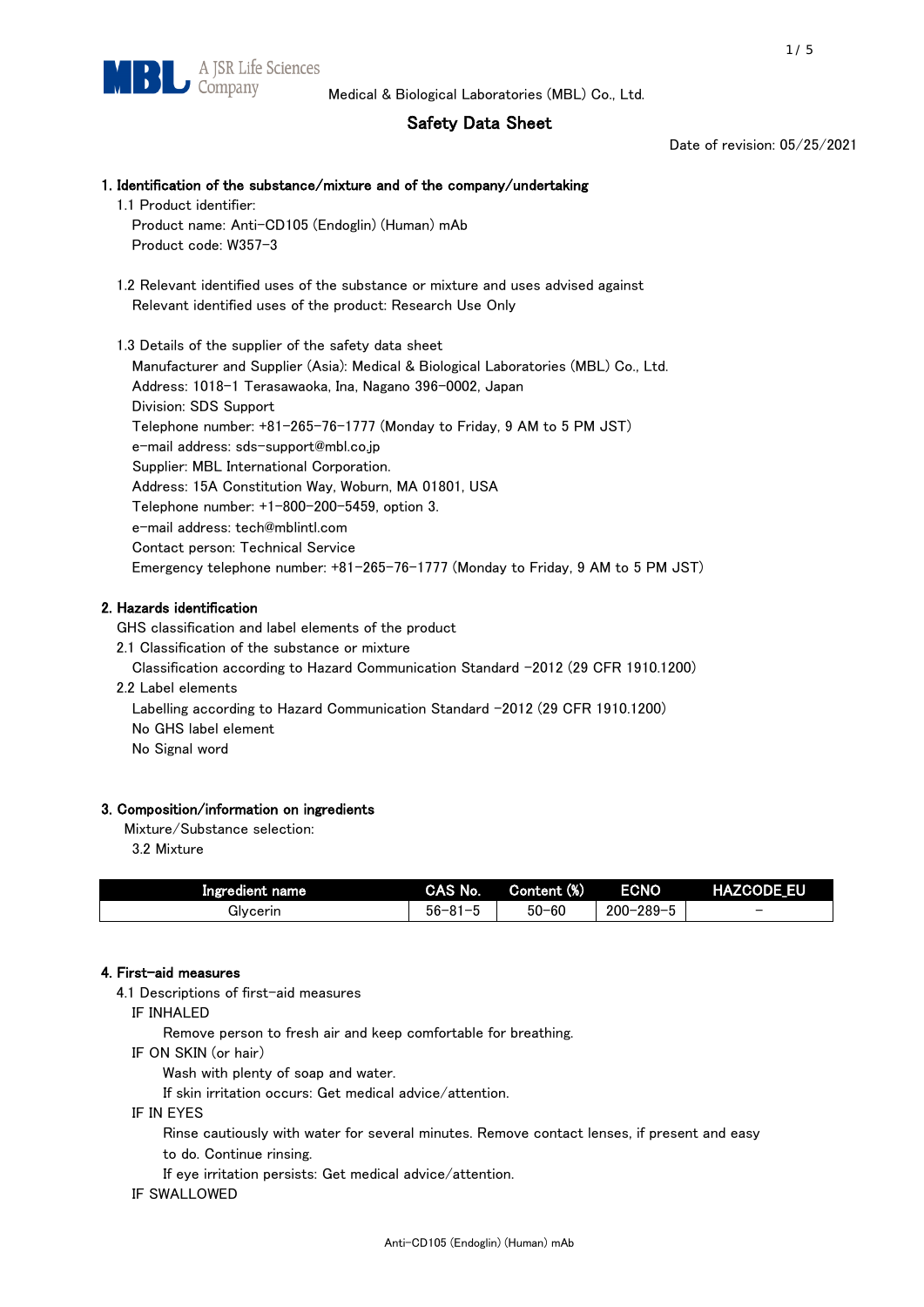Rinse mouth.

### 5. Fire-fighting measures

#### 5.1 Extinguishing media

Suitable extinguishing media

- Use appropriate extinguishing media suitable for surrounding facilities.
- Unsuitable extinguishing media

Unsuitable extinguishing media data is not available.

5.2 Specific hazards arising from the substance or mixture

Specific hazards arising from the substance or mixture is not available.

5.3 Advice for firefighters

Specific fire-fighting measures

Evacuate non-essential personnel to safe area.

#### 6. Accidental release measures

- 6.1 Personnel precautions, protective equipment and emergency procedures Wear proper protective equipment.
- 6.2 Environmental precautions

Prevent spills from entering sewers, watercourses or low areas.

6.3 Methods and materials for containment and cleaning up

- Absorb spill with inert material (dry sand, earth, et al), then place in a chemical waste container.
- 6.4 Reference to other sections

Refer to section 13

### 7. Handling and storage

 7.1 Precautions for safe handling Preventive measures (Safety treatments) Avoid contact with skin. Avoid contact with eyes. Safety measures data is not available. Any incompatibilities data is not available. Advice on general occupational hygiene Do not get in eyes, on skin, or on clothing. Do not eat, drink or smoke when using this product. Wash hands thoroughly after handling. 7.2 Storage Conditions for safe storage Keep container tightly closed.

Keep cool. Protect from sunlight.

Container and packaging materials for safe handling data is not available.

7.3 Specific end use(s)

Research use only.

#### 8. Exposure controls/personal protection

 8.1 Control parameters Adopted value Adopted value in ACGIH is not available. OSHA-PEL (Glycerin)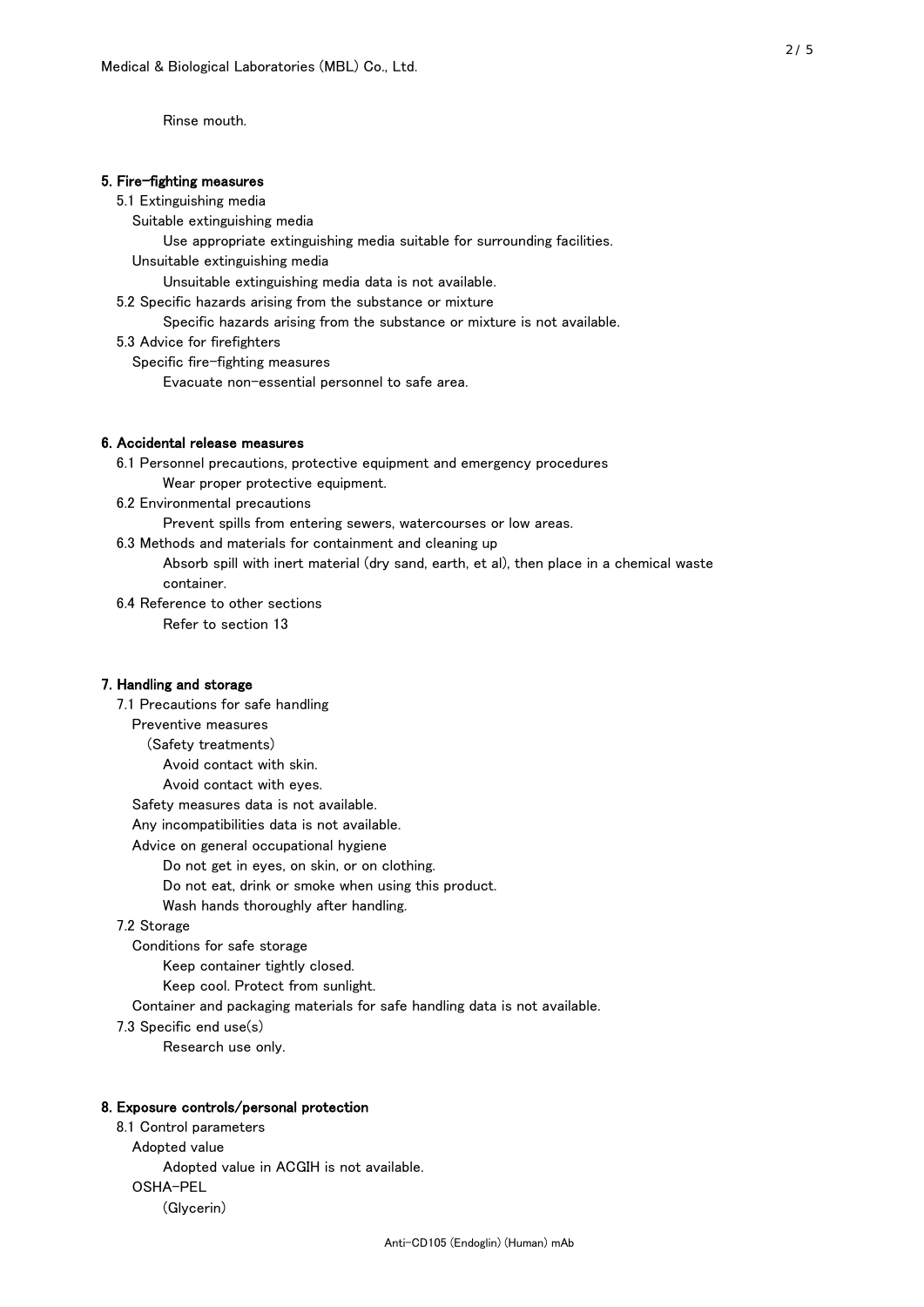TWA: 15mg/m3 (Total dust) TWA: 5mg/m3 (Respirable fraction) NIOSH-REL (Glycerin) See Appendix D 8.2 Exposure controls Appropriate engineering controls Do not use in areas without adequate ventilation. Washing facilities should be available. Individual protection measures Hand protection Wear protective gloves. Eye protection Wear eye/face protection. Skin and body protection Wear protective clothing.

## 9. Physical and Chemical Properties

 9.1 Information on basic physical and chemical properties Physical state: Liquid Color: Colorless Odor data is not available. Melting point/Freezing point data is not available. Boiling point or initial boiling point data is not available. Flammability (gases, liquids and solids) data is not available. Lower and upper explosion limit/flammability limit data is not available. Flash point data is not available. Auto-ignition temperature data is not available. Decomposition temperature data is not available. pH: Neutral Kinematic viscosity data is not available. Solubility: Water solubility: miscible Solubility in solvent data is not available. n-Octanol/water partition coefficient data is not available. Vapor pressure data is not available. Density and/or relative density data is not available. Oxidising properties data is not available. No Particle characteristics data is not available. 9.2 Other information Other information is not available. 10. Stability and Reactivity 10.1 Reactivity Reactivity data is not available. 10.2 Chemical stability

Stable under normal storage/handling conditions.

10.3 Possibility of hazardous reactions

Possibility of hazardous reactions data is not available.

10.4 Conditions to avoid

Conditions to avoid data is not available.

10.5 Incompatible materials

Incompatible materials data is not available.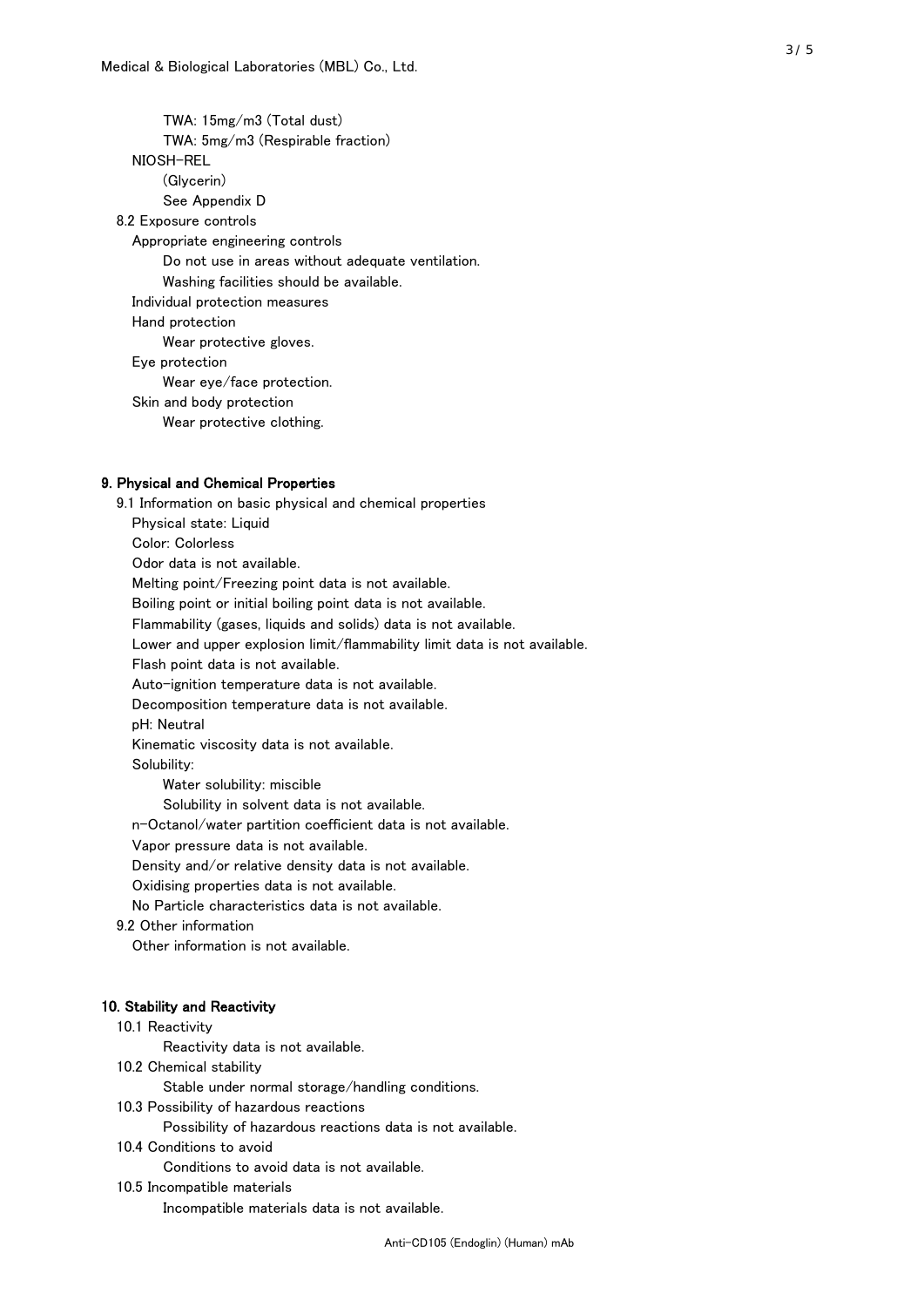10.6 Hazardous decomposition products Hazardous decomposition products data is not available.

## 11. Toxicological Information

 11.1 Information on toxicological effects Acute toxicity data is not available. Irritant properties Skin corrosion/irritation data is not available. Serious eye damage/irritation data is not available. Allergenic and sensitizing effects data is not available. Mutagenic effects data is not available. Carcinogenic effects data is not available. Teratogenic effects data is not available. Reproductive toxicity data is not available. STOT

STOT-single exposure data is not available.

STOT-repeated exposure data is not available.

Aspiration hazard data is not available.

#### 12. Ecological Information

12.1 Ecotoxicity

Ecotoxicity data is not available.

Water solubility

(Glycerin)

miscible (ICSC, 2006)

12.2 Persistence and degradability

Persistence and degradability data is not available.

12.3 Bioaccumulative potential

(Glycerin)

log Pow=-1.76 (ICSC, 2006)

12.4 Mobility in soil

Mobility in soil data is not available.

12.7 Other adverse effects

Ozone depleting chemical data is not available.

#### 13. Disposal considerations

 Description of waste residues and information on their safe handling and methods of disposal, including the disposal of any contaminated packaging

13.1 Waste treatment methods

Dispose of contents/container in accordance with local/national regulation.

Contaminated packing

Dispose of container after using the contents completely.

#### 14. Transport Information

 UN No., UN CLASS 14.1 UN No. or ID No.: Not applicable Not applicable to IMDG Code Not applicable to IATA Dangerous Goods Regulations

 14.5 Environmental hazards MARPOL Annex III - Prevention of pollution by harmful substances Marine pollutants (yes/no): no